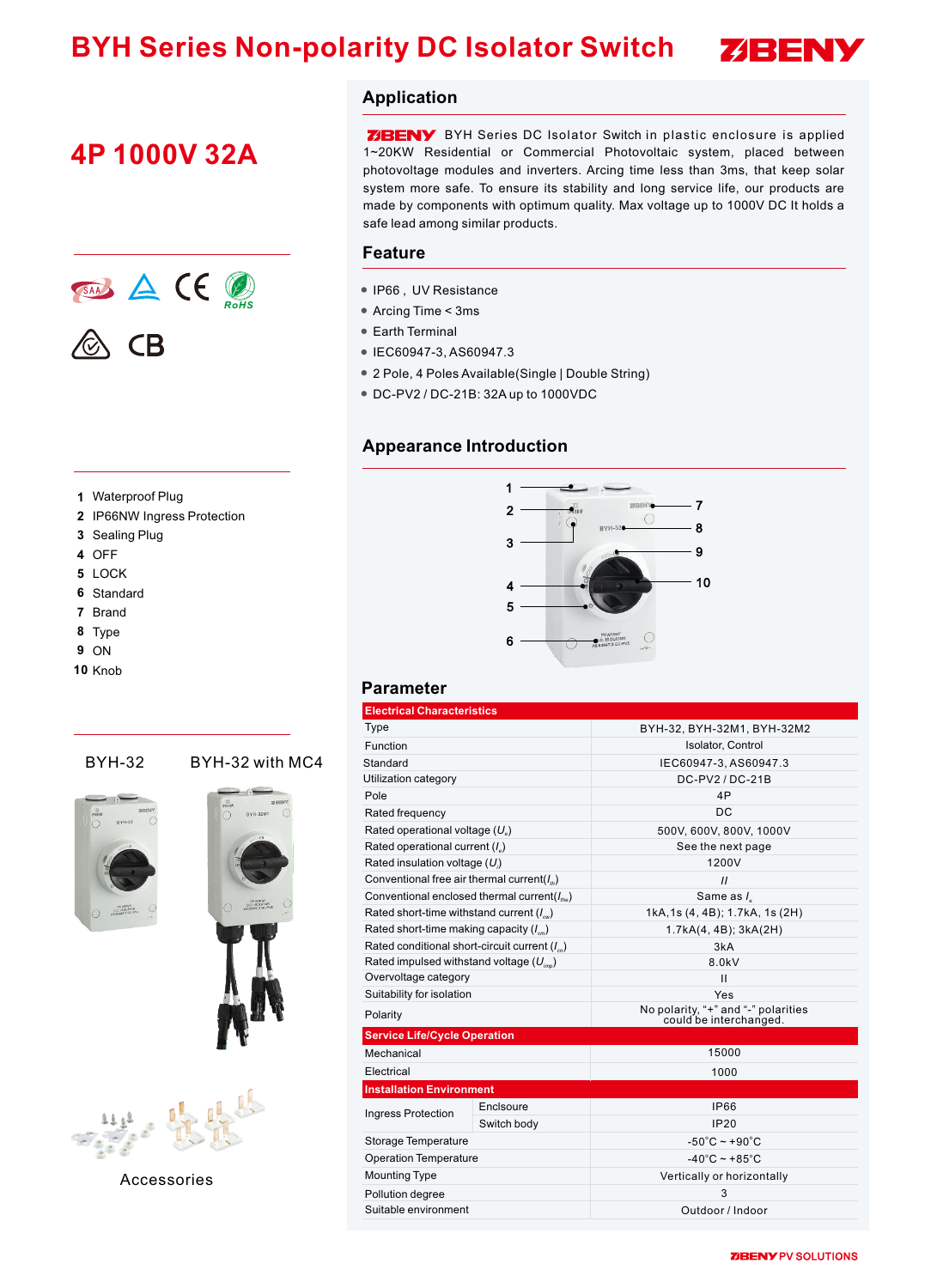

### **Breathing Valve**





Remarks:

ZJBENY DC Isolator has a breathing valve already, to avoid the condensation issue.

| <b>Identification</b>                                                                                                                                                        | <b>Rating data</b>                                          |                                                           |                                                                        |  |
|------------------------------------------------------------------------------------------------------------------------------------------------------------------------------|-------------------------------------------------------------|-----------------------------------------------------------|------------------------------------------------------------------------|--|
| Switch, unenclosed - catalogue number<br>(with DC-PV2 rating)                                                                                                                | BYH.1-32, BYH.2-32                                          |                                                           |                                                                        |  |
| Specific dedicated individual enclosure -<br>catalogue number (with minimum IP56NW<br>rating)                                                                                | BYH-32 IP66NW                                               |                                                           |                                                                        |  |
| Assembly of switch and specific dedicated<br>individual enclosure - catalogue number                                                                                         | Ι                                                           |                                                           |                                                                        |  |
| $I_{th}$ rated thermal current, unenclosed, at 40°C<br>shade ambient air temperature                                                                                         | 32 amps                                                     |                                                           |                                                                        |  |
| $I_{the}$ rated thermal current, indoors, at 40 $^{\circ}$ C<br>shade ambient air temperature, in a specific<br>dedicated enclosure                                          | 32 amps                                                     |                                                           |                                                                        |  |
| $I_{the}$ rated thermal current outdoors at 40 $^{\circ}$ C<br>shade ambient air temperature without solar<br>effects in a specific dedicated enclosure<br>rated IP66NW      | 32 amps                                                     |                                                           |                                                                        |  |
| Ithe solar current value outdoors at 60°C<br>shade ambient air temperature (see<br>D.8.3.11, table D3), with solar effects in a<br>specific dedicated enclosure rated IP66NW | 29 amps                                                     |                                                           |                                                                        |  |
|                                                                                                                                                                              | $U_e$<br>rated<br>operational<br>voltage<br><b>DC Volts</b> | $I_e$ ; DC-PV2<br>rated<br>operational<br>current<br>Amps | $I_{(make)}$ and<br>$I_{c(break)}$<br>DC-PV2<br>$4 \times l_e$<br>Amps |  |
|                                                                                                                                                                              | 300                                                         | 32                                                        | 128                                                                    |  |
|                                                                                                                                                                              | 500                                                         | 32                                                        | 128                                                                    |  |
| 4-pole<br>1/2/<br>2 pole in series                                                                                                                                           | 600                                                         | 13                                                        | 52                                                                     |  |
| 4                                                                                                                                                                            | 800                                                         | 9                                                         | 36                                                                     |  |
|                                                                                                                                                                              | 1000                                                        | 9                                                         | 36                                                                     |  |
|                                                                                                                                                                              | 300                                                         | 32                                                        | 128                                                                    |  |
| 2-pole                                                                                                                                                                       | 500                                                         | 32                                                        | 128                                                                    |  |
| (1/2/3/4)<br>4 pole in series                                                                                                                                                | 600                                                         | 32                                                        | 128                                                                    |  |
| 4B                                                                                                                                                                           | 800                                                         | 32                                                        | 128                                                                    |  |
|                                                                                                                                                                              | 1000                                                        | 32                                                        | 128                                                                    |  |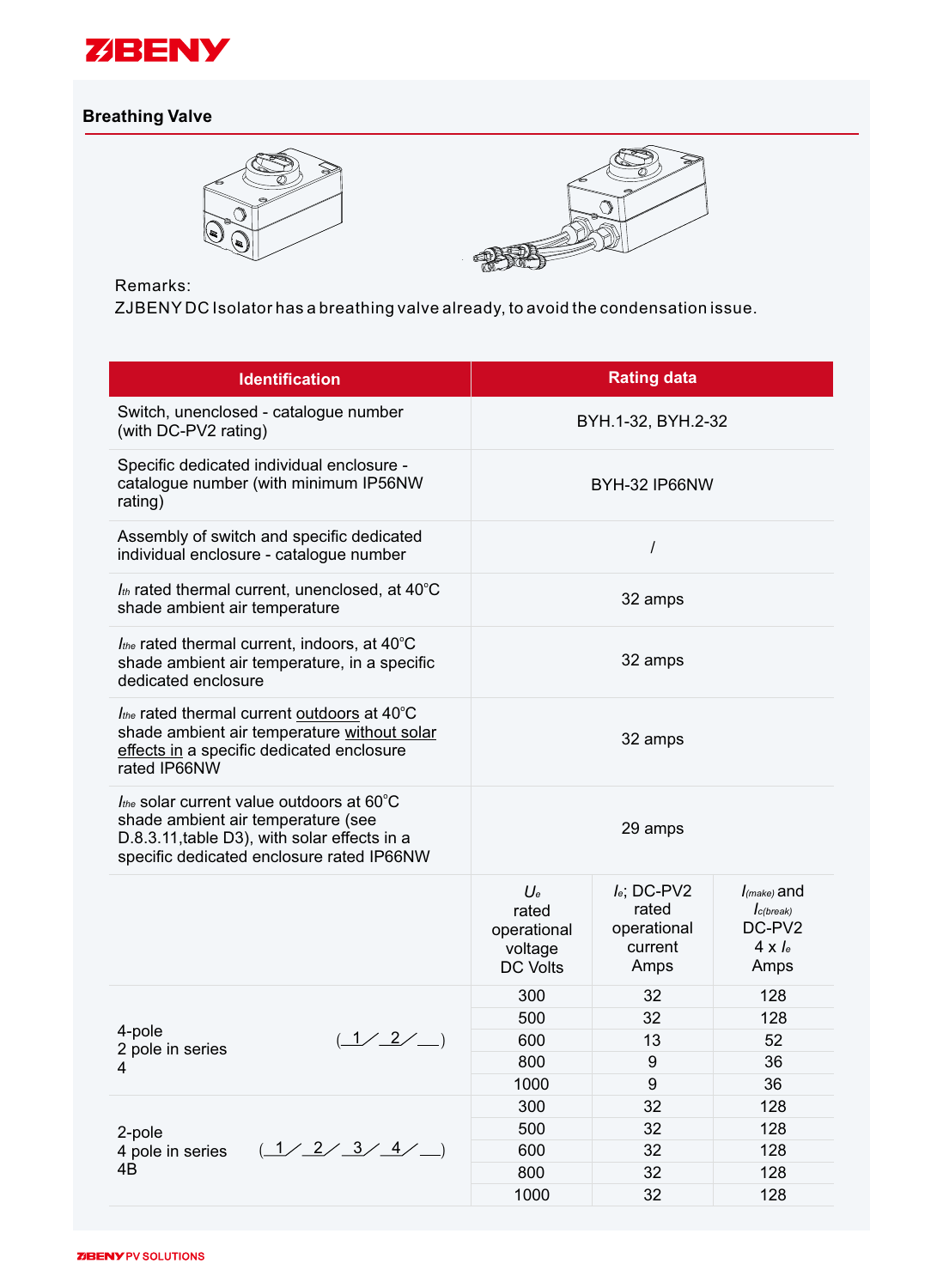

#### **Wiring Diagram for Rated operational voltage Ue (V) & Rated operational current le (A)**

| Contacts wiring<br>diagram                                                                     | 300V | 500V | 600V | 800V           | 1000V     | Poles in<br>series | <b>Number of</b><br><b>Strings</b> | <b>Type Number</b> |
|------------------------------------------------------------------------------------------------|------|------|------|----------------|-----------|--------------------|------------------------------------|--------------------|
| $1 \quad 3 \quad 5 \quad 7$<br>ギギュ<br>$6\phantom{.0}$<br>8<br>$\overline{2}$<br>$\overline{4}$ | 32A  | 32A  | 13A  | 9A             | <b>9A</b> | $\overline{2}$     | $\overline{2}$                     | $\overline{4}$     |
| $1 \quad 3 \quad 5 \quad 7$<br>6 8<br>$2 \quad 4$                                              | 40A  | 40A  |      | $\overline{I}$ | $\prime$  | $\overline{4}$     | $\mathbf{1}$                       | 2H                 |
| $\overline{\mathbf{3}}$<br>5 <sub>7</sub><br>$\dot{8}$<br>6<br>$\overline{\phantom{0}}$        | 32A  | 32A  | 32A  | 32A            | 32A       | $\overline{4}$     | $\mathbf{1}$                       | 4B                 |
| $3\quad 5\quad 7$<br>$\mathbf{1}$<br>8<br>$6\phantom{.0}$<br>$\overline{2}$<br>$\overline{4}$  | 32A  | 32A  | 32A  | 32A            | 32A       | $\overline{4}$     | $\mathbf{1}$                       | 4S                 |

#### **Switching Configurations**

| <b>Type</b>              | 4-pole                                                                  | 2-pole<br>4 Paralleled<br><b>Poles</b>         | 4-pole with Input<br>and<br><b>Output bottom</b>                                     | 4-pole with Input<br>on top<br><b>Output bottom</b>    |
|--------------------------|-------------------------------------------------------------------------|------------------------------------------------|--------------------------------------------------------------------------------------|--------------------------------------------------------|
|                          | $\overline{4}$                                                          | 2H                                             | 4B                                                                                   | 4S                                                     |
| Contacts<br>Wiring graph | 3<br>$5\overline{5}$<br>$\overline{7}$<br>2<br>6<br>8<br>$\overline{4}$ | 3<br>5 <sub>7</sub><br>1<br>6 8<br>$2 \quad 4$ | 3<br>5<br>$\overline{7}$<br>$6\phantom{1}6$<br>$\overline{2}$<br>$\overline{4}$<br>8 | 5<br>3<br>$\overline{7}$<br>$\overline{4}$<br>6 8<br>2 |
| Switching<br>example     | $+$<br>$\overline{z}$<br>$=$                                            | ∣=∠                                            | =∕<br>$+$<br>$=$ .                                                                   | $+$<br>l=⁄<                                            |

#### **Bridging links installation**



\* Warning: Verify that all connections (including bridging link connections) are suitable for the rated current, prepared to ensure only conductive parts are clamped and tightened to the manufacturers required torque before energization.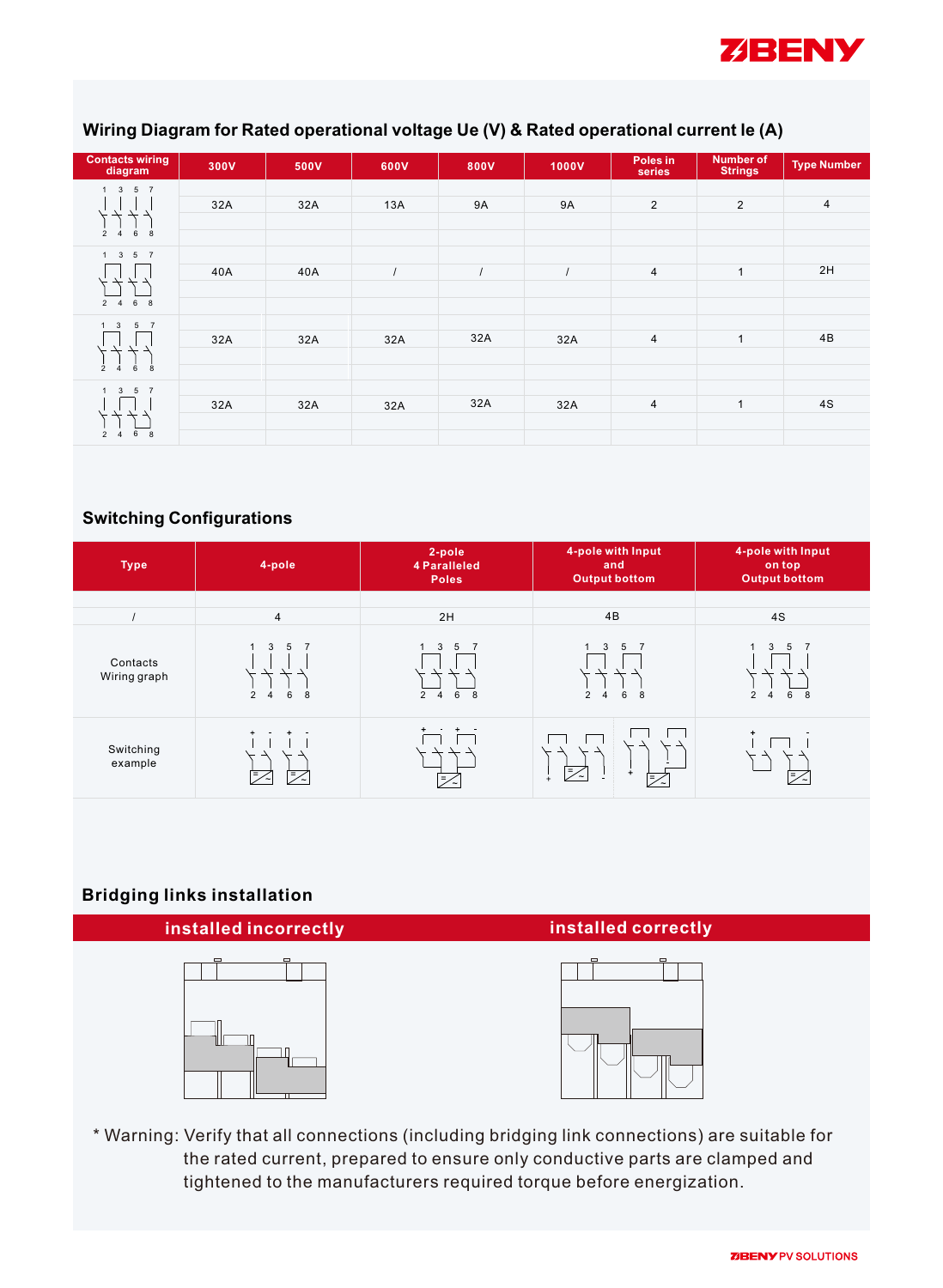

#### **Terminals / connection**

| Type                                   |      | BYH-32, BYH-32M1, BYH-32M2                     |  |  |
|----------------------------------------|------|------------------------------------------------|--|--|
| Number of poles                        |      | 4-pole                                         |  |  |
| Terminal designation, main circuit     |      | 1; 3; 5; 2; 4; 6; 7; 8                         |  |  |
| Type of terminal, main circuit         |      | Screw terminal                                 |  |  |
| Rated cross section area, main circuit |      | 4.0-16 $mm2$                                   |  |  |
| Type of onductor                       |      | 4-16mm <sup>2</sup> (Rigid: Solid or Stranded) |  |  |
|                                        | 77). | $4-10mm^2$ (Flexible)                          |  |  |
| Number of conductors per terminal      |      | 1                                              |  |  |
| Required preparation of the conductor  |      | <b>Yes</b>                                     |  |  |
| Stripping length (mm), main circuit    |      | 8 <sub>mm</sub>                                |  |  |
| Tightening torque (M4), main circuit   |      | Min: $1.2$ Nm                                  |  |  |
|                                        |      | Max: 1.8Nm                                     |  |  |

#### **IP Rating**



#### Remarks:

ZJBENY DC Isolator can be installed in any direction, but must do well performance for waterproof.

### **Dimensions(mm)**